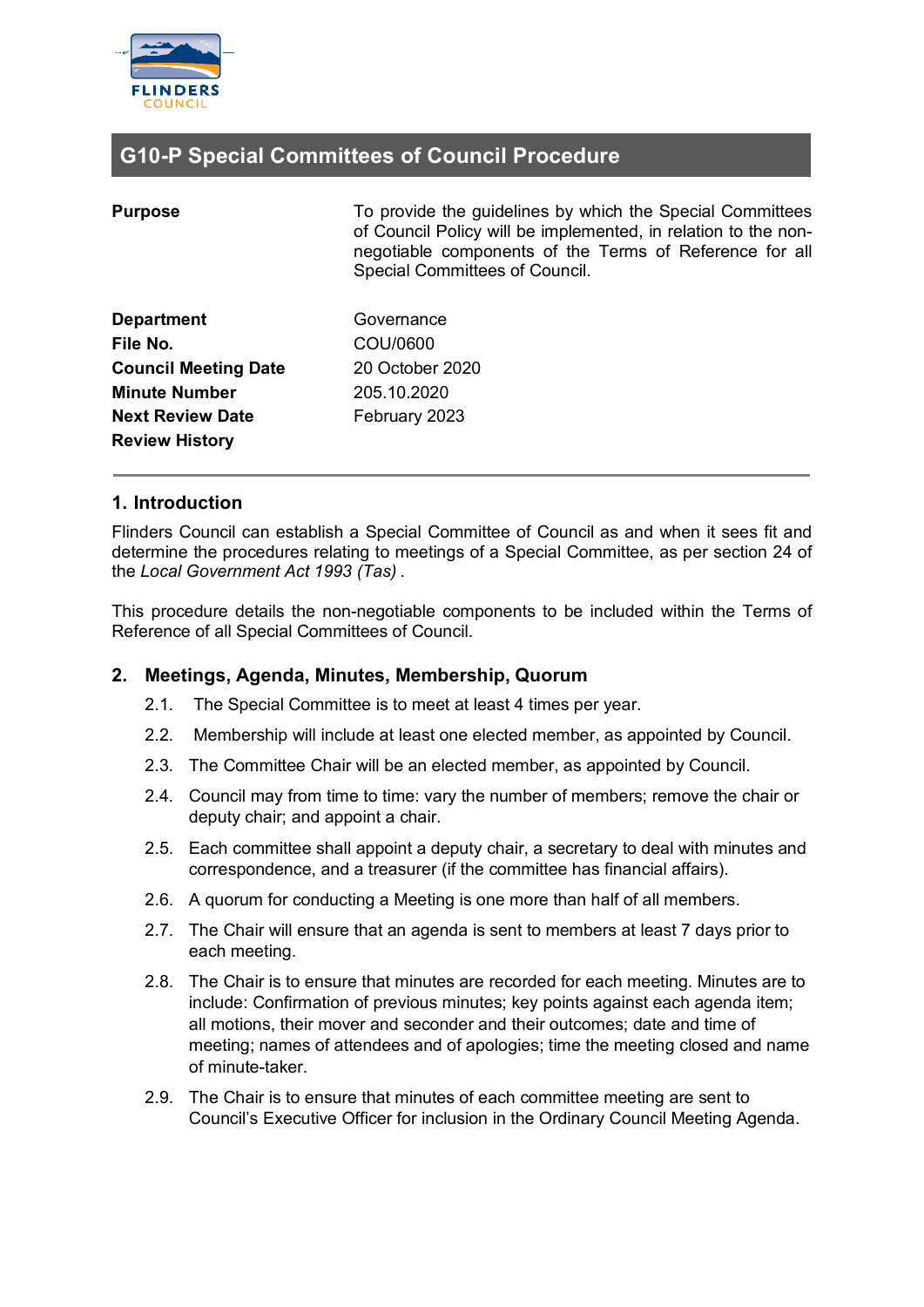## **Special Committees of Council Procedure G10-P**

2.10. All recommendations are to be moved and seconded and recorded in the minutes. The Chair is to take all recommendations to Council for consideration via a Notice of Motion.

#### **3. Vacancies**

- 3.1. A committee vacancy is declared if a member:
	- 3.1.1. Tenders his / her resignation in writing to the Chairperson (in the case of resignation of the Chairperson, to the Deputy Chairperson);
	- 3.1.2. Dies;
	- 3.1.3. Is removed by Council; or
	- 3.1.4. Fails to attend 3 consecutive meetings without reasonable reason.
- 3.2. When a vacancy occurs, the Chair is to report this to Council's Executive Officer, who will deem the process for filling the vacancy.

#### **4. Voting**

- 4.1. Voting shall be by simple majority. An abstention is viewed as a vote against. A drawn vote is considered lost.
- 4.2. Observers at special committee meetings may be approved by a majority of members but may not vote.
- 4.3. The General Manager and / or the Mayor may attend Special Committee meetings in an ex officio capacity.

#### **5. Financial**

- 5.1. If a Special Committee collects fees of any kind, these should be deposited directly to Council.
- 5.2. A Special Committee may fundraise if permitted by the Terms of Reference.
- 5.3. Special Committees may hold a bank account, if permitted by the Terms of Reference.
- 5.4. Special Committees may apply for grants, under the auspices of Council, but only if approved by the General Manager.
- 5.5. Special Committees that fundraise and/or hold a bank account must be audited annually by council's auditors.

#### **6. Other**

- 6.1. Hall and Gym Special Committees, if maintenance is required to buildings and / or equipment, should aim to provide Council with a list of maintenance needs in advance and / or at least by May of each year.
- 6.2. All non-councillor committee members are viewed as volunteers of Council for the purposes of the *Work Health and Safety Act 2012 (Tas)*. All Members must be registered as a Council volunteer and are required to complete Volunteer **Induction**